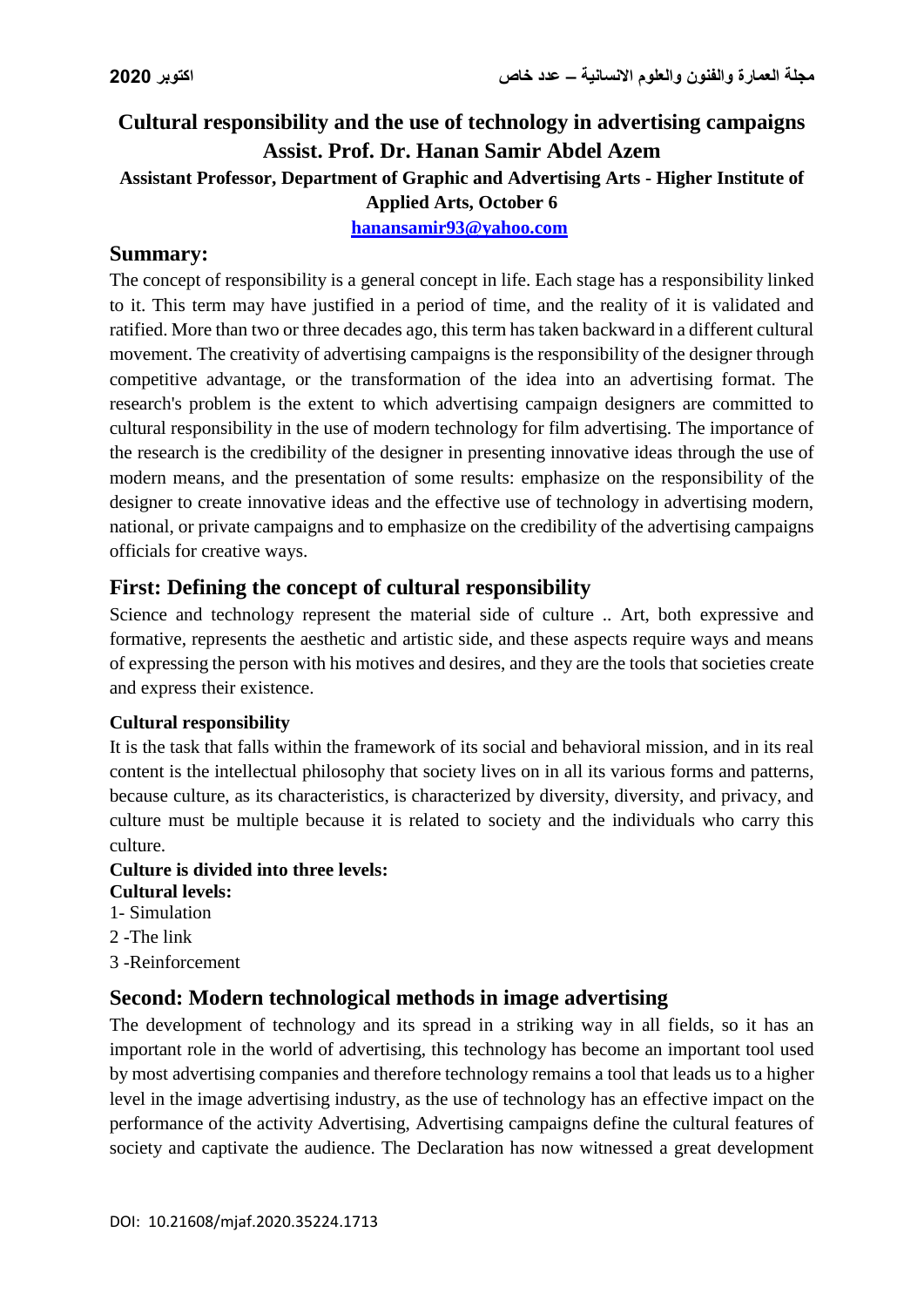that made it a major driving force behind the modern economy, and the most important is the domination of technology that

It completely changed the way we communicate (5), which had the greatest impact on advertising through its ability to collect massive data on consumers and their behaviors that helped make advertising more personalized to the target group.

We review the effectiveness of electronic advertising

1- Indicators of advertising effectiveness:

The advertisement occupies an important and distinctive position within the promotional mix, and in some cases its importance even reaches some people to see the word equivalent to the promotion, and the advertisement is considered one of the most important and most used means of promotion in contemporary institutions, so the advertisement represents that all aspects of the activity that lead to broadcasting and spreading visual and audio messages On the audience

#### **Advertising design:**

Design is one of the most important and accurate steps. Whenever the organization is able to design the advertising message well and with a clear idea, it greatly contributes to the success of the advertisement and achieving its goals, the design process needs technical expertise and good knowledge of theories of psychology, behavioral sciences and communications in order to be able to make an impact Required on the psyche of the consumer.

#### **Using technology in designing image ads:**

The most important humanitarian messages that companies are interested in communicating to the public to a recipient, and it is part of the community awareness role of the public.

- 1. TV ads
- 2. Video ads across YouTube's video sharing platforms
- 3. Various ads on the Internet (mail, search engines, communication platforms, etc.)

# **Third: Application models showing cultural responsibility in the advertisements**

Image ads are considered one of the most important media means indispensable to all types of economic and commercial activities, and we find that image advertising develops by itself and by using all means that appear recently on the scene, as advertisers use all the technological means that appear on the scene continuously to improve the quality of The content, and the presentation of new and different ideas that serve this field and produce competitive advertisements that serve its activity, and what the creator of the advertising idea follows has a social responsibility when presenting his idea, whether advertising a product, service or awareness (behavioral). There were two campaigns under study, first the advertising campaign " Ahal Egypt Hospital ", and the advertising campaign "Cottonil":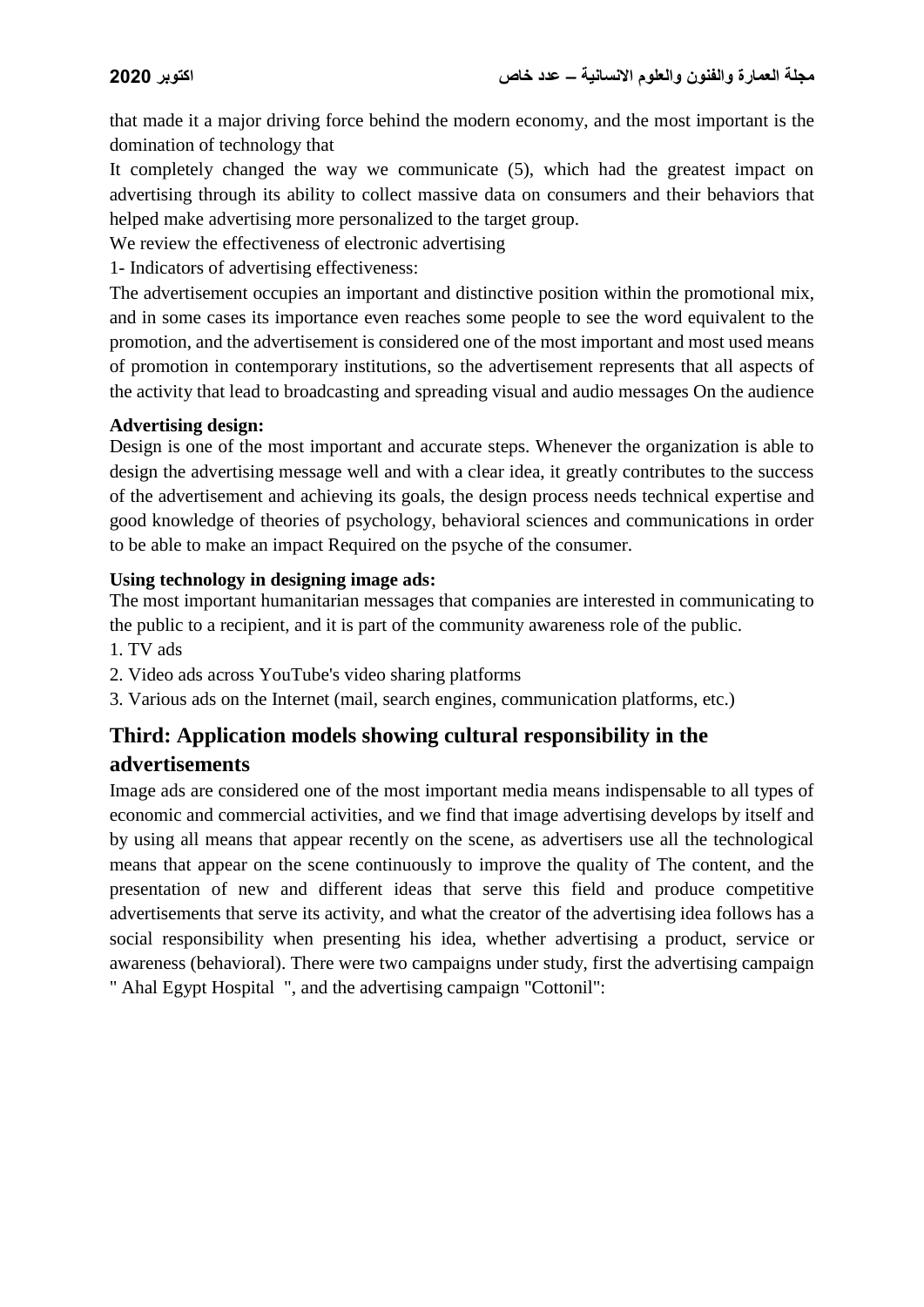#### **Advertising campaign for the people of Egypt hospital for burns**

**Company:** Advertising agency DDB Egypt, executing studio for the campaign, Octopus Studio **Ad 1: (joy)**



**Fig. 1 Various shots from the advertisement of the People of Egypt Hospital on TV 2020 (Al-Farah)**

The advertisement was a photographer of Egyptian real life, and the advertisement was executed For the situation with a slight movement of pictures and an audio commentary explaining the situation and the director has committed

by Cultural responsibility for the advertising position

**Ad2. (Oil Bowl)**



**Figure 2 varied snapshots of the People of Egypt Hospital announcement on TV 2020 (Oil Bowl)**

### **Image campaign analysis (pros and cons):**

- Advertising image with its many advantages of image and sound, and by virtue of the possession of most of the Egyptian community to watch different channels makes the possibility of watching ads very large.

The content of the advertisement for the idea designer, advertisement (3) under the title "Tasat al-Zait" is devoid of social responsibility, as the advertised idea mixes with the negative aspects of society, especially family problems.

The visual image and the "message" contain a great deal of sadness and sadness that are not appropriate for children.

- The advertising campaign was implemented in an innovative artistic way for the artistic form, using the scenes depicted in cartoon style, dramatic rhythm, and movement appropriate to the idea of advertising, and it was distinguished by music, colors, and lighting.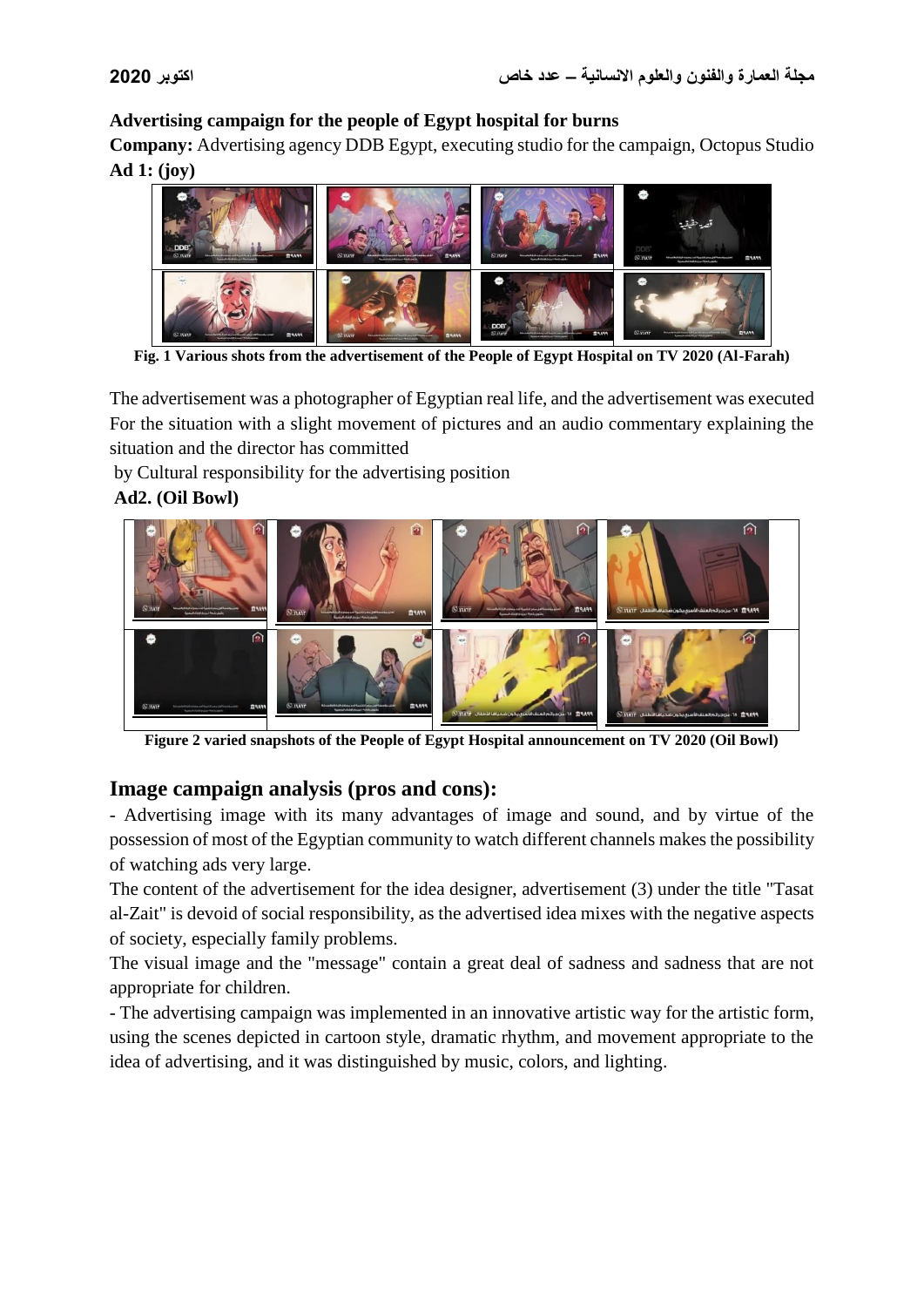#### **Ad 1 (Ibn Al Jeeran)**

Cottonil Announcement: Miss Hamdan Ramadan 2020, directed by Hany Gamal https://www.emaratalyoum.com/life/celebrities/2020-04-26



**Figure 3 various clips from the Cottonil 2020 advertisement (Ibn Al-Jeeran)**

## **Negative shots in the advertisement "Ibn al-Jeeran" Ramadan 2020:**

The advertisement lost the cultural responsibility in the declaration as follows:

1- You see with a magnifying glass, "Ibn al-Jeeran" from behind the window

2- One of the footage enters a car into a wall that crashes it to talk about the power of cotton clothes, and this gives a sign of physical strength that differs with the goal of advertising, which is selling "cotton underwear".

3- Repeating the scenes of the dance floor or the circus and the unjustified movements, sending messages far from the content of the advertisement.

4- The idea of announcing the content of the advertisement came out, but it was received by the public with rejection and led to the exit of the viewer to condemn the announcement, which led to its suspension.

### **Results:**

- Emphasizing the responsibility of the designer in creating distinctive ideas for display advertising campaigns, and the effectiveness of using technology in modern national or private advertising campaigns.

- Emphasizing the credibility of the officials of the creative advertising campaigns, especially during times of viewing all Egyptian family groups.

Emphasizing the reaction towards advertising messages, which supports general culture and positive values within the community.